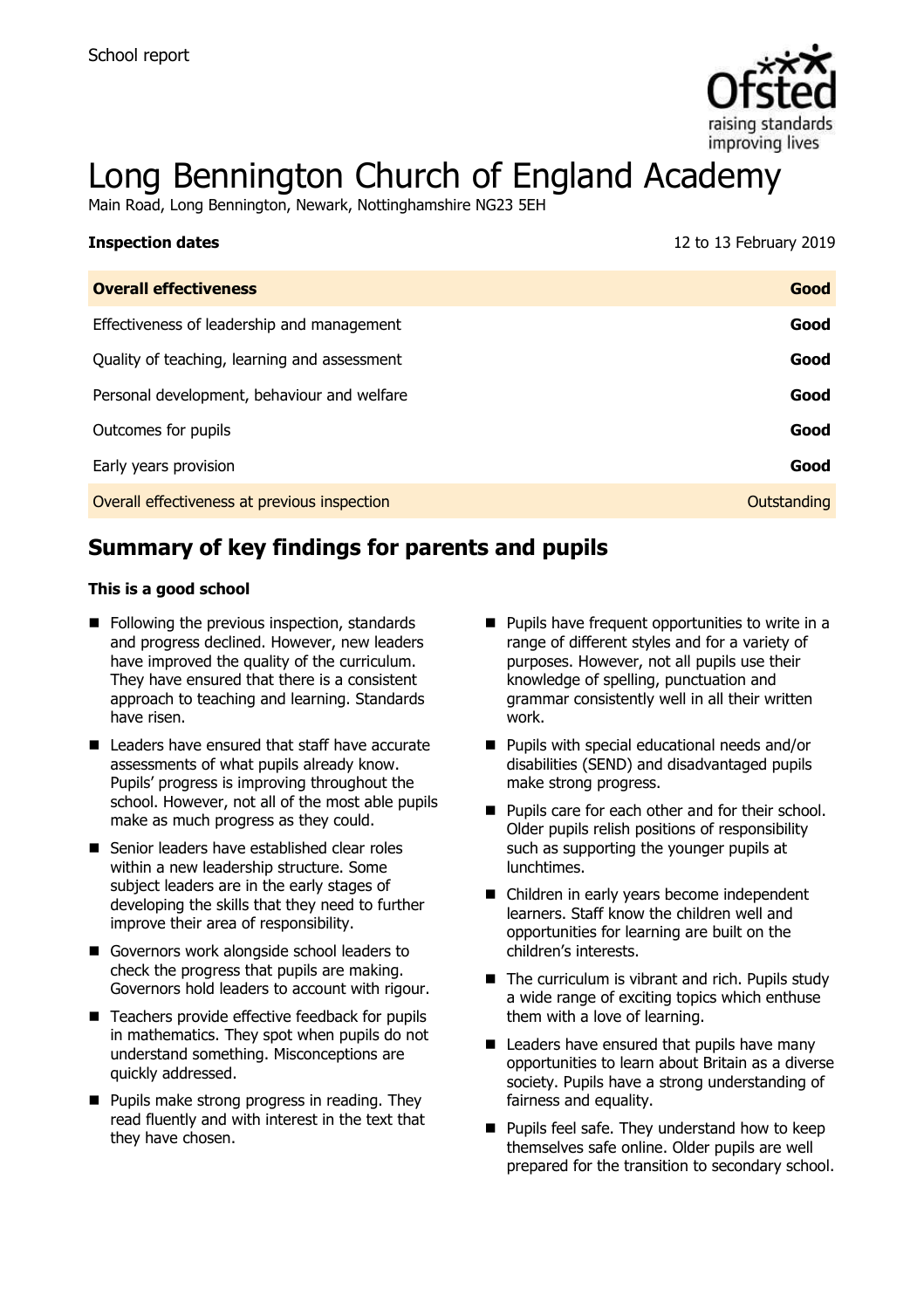

# **Full report**

### **What does the school need to do to improve further?**

- Improve pupils' outcomes further so that a greater proportion of pupils achieve the higher standard in mathematics and writing by the end of key stage 2.
- **IMPROVE the quality of teaching and learning by ensuring that pupils apply their** knowledge of spelling, punctuation and grammar consistently well in all their written work.
- Develop the roles of all subject leaders so that they can evaluate and further improve the quality of teaching and learning in their areas of responsibility.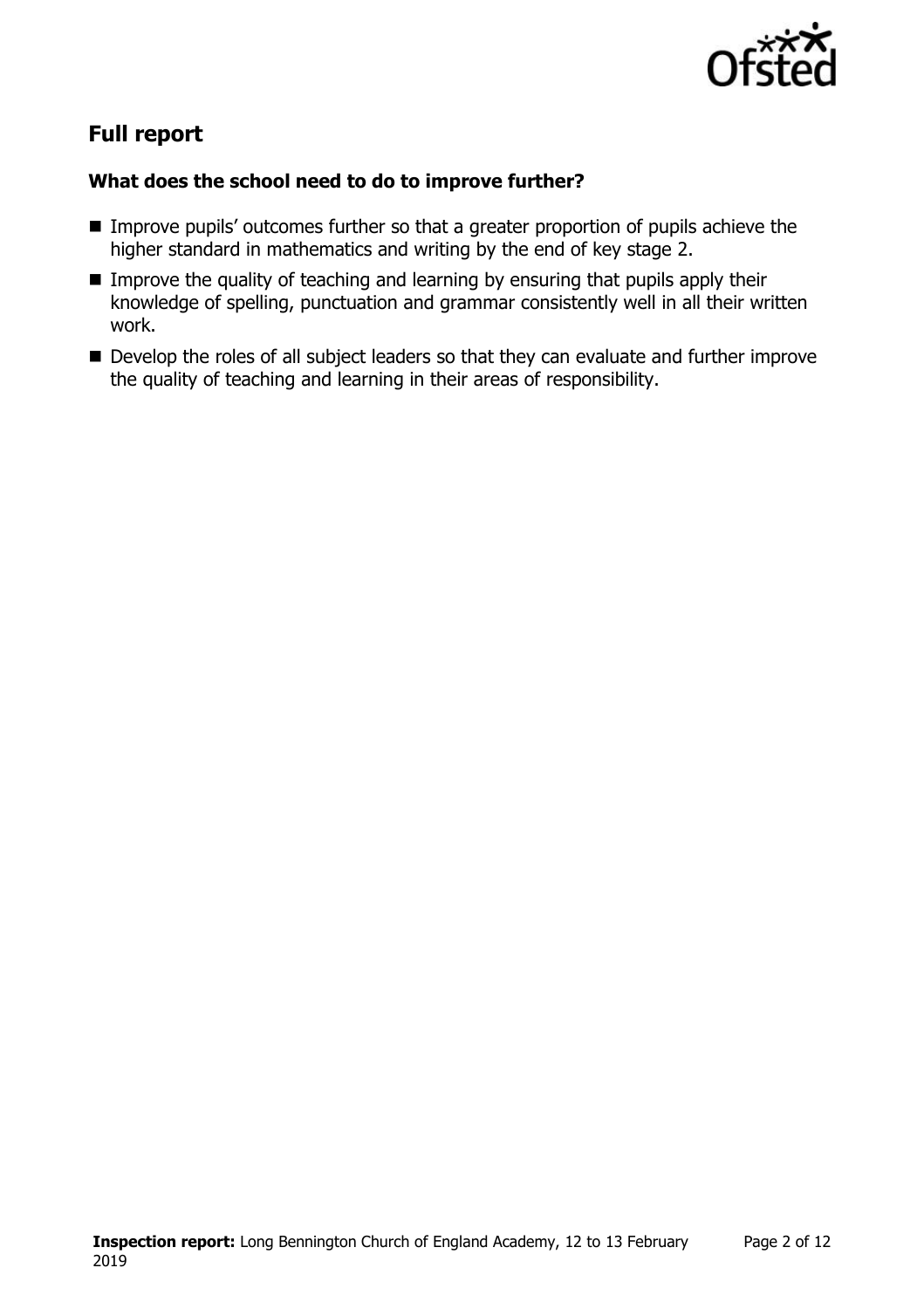

## **Inspection judgements**

#### **Effectiveness of leadership and management Good**

- Since the previous inspection, standards declined. Some pupils, particularly the most able, did not make the progress that they should. In recent years, there have been significant changes to the leadership of the school. A new headteacher, assistant headteachers and governors have been appointed. They have built a strong leadership team who have an accurate understanding of the school's strengths and what the school needs to do to improve further.
- Following her appointment, the headteacher and her leadership team rigorously examined the quality of teaching in the school. They have brought about improvements in teachers' subject knowledge and practice. They have raised expectations of what all pupils, including the most able, can achieve. Senior leaders have monitored the quality of teaching regularly and checked to see that their feedback was being acted on.
- Leaders have provided training so that teachers' assessments are precise and provide pupils with effective next steps for learning. Leaders have established effective moderation with other schools and external agencies to ensure that assessment is rigorous and accurate.
- Leaders have established effective performance management. Staff know the priorities for school improvement. They can explain how they are held to account for improving the work of the school. Staff appreciate the opportunities that they have had for further training and can explain how this has helped them to do their jobs better.
- Leaders swiftly identify barriers to learning for pupils with SEND. Leaders have built highly effective working partnerships with external agencies to ensure that teachers know how best to support pupils' different needs. Parents who spoke with inspectors praised the school's approach and the impact that this has had on the progress that their children were making.
- Leaders make careful use of assessment information and pupils' views, so that pupil premium funding is used effectively. Leaders have ensured that funding is also used to provide well-targeted support to consolidate pupils' learning. It is also used to provide additional challenge so that pupils can deepen their understanding. Leaders check the impact regularly to ensure that the support is improving outcomes for disadvantaged pupils.
- Leaders have enhanced the broad and balanced curriculum so that it clearly promotes pupils' spiritual, moral, social and cultural development. First-hand experiences, such as visiting a mosque, enhance pupils' understanding of diversity in modern Britain. Pupils have a very clear understanding of right and wrong, underpinned by their golden rules and the values that these are based on. Leaders include 'education for diversity and inclusion' in the school curriculum. Marking Holocaust Memorial Day and Black History Week has enabled pupils to understand why it is so important that everyone is treated equally.
- Leaders ensure that the curriculum covers the contribution of women to a wide variety of subjects such as history and art. They encourage pupils to think about future careers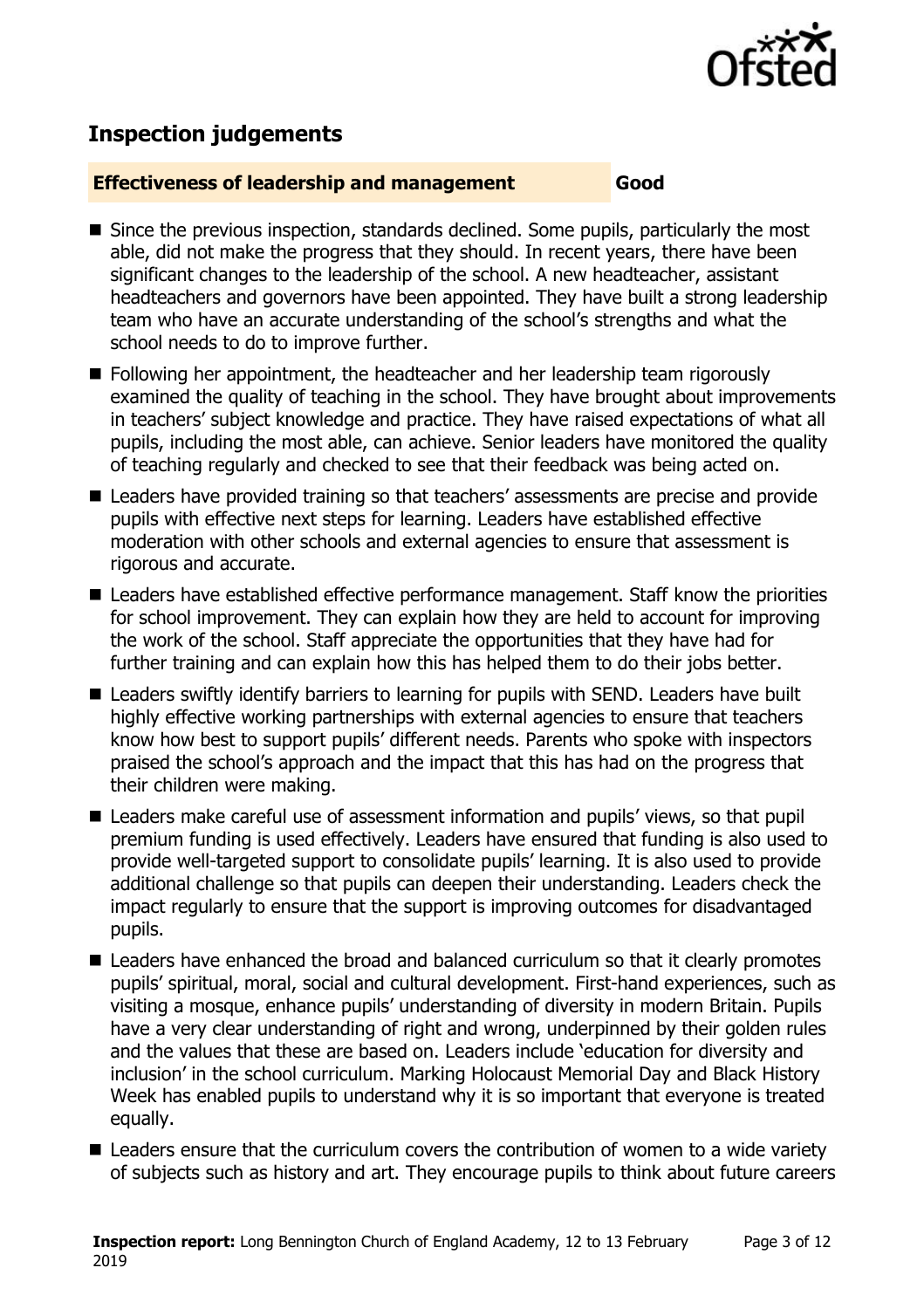

by inviting parents to discuss their roles with the pupils during science week.

- Parents are supportive of the leadership of the school. Those parents who spoke with inspectors praised the approachability of leaders and the support that leaders gave to families. Leaders have listened to the opinions of parents expressed in school surveys. They have adapted the school curriculum, such as by changing modern foreign language teaching to improve transition to secondary school.
- Leaders use the primary physical education (PE) and sport premium effectively to further improve rates of participation. They have evaluated pupils' fitness to check that this has improved over time. Additional support for less engaged pupils has improved their enjoyment and fitness and provided them with the skills to help others become more active. Pupils have the opportunity to join in a very wide range of extra-curricular activities, such as rugby and cheerleading. They enjoy the new 'Active Playtimes' and can explain how this helps to keep them fit.
- Subject leaders are keen to improve their subjects. They have written action plans and driven improvements throughout the school, for example in improving the teaching of handwriting and fluency in mathematics. Subject leaders regularly check the quality of work in books and offer support to other teachers through feedback. However, they do not yet check the impact of these recommendations or monitor the progress of different groups of pupils in their subjects.

#### **Governance of the school**

- Governors in the school have a comprehensive understanding of the school's strengths and weaknesses. They meet with leaders regularly to monitor the progress that pupils are making. They work with school leaders to check that this assessment is securely based on scrutiny of pupils' work. They have ensured that systems are in place to hold teachers to account for the progress of their pupils.
- Governors challenge school leaders to ensure that the curriculum prepares pupils for life in modern Britain. They have checked to see whether the curriculum challenges stereotypes and provides the right support for boys and girls to be well supported in their learning.

### **Safeguarding**

- The arrangements for safeguarding are effective.
- Leaders have made sure that all staff have received appropriate and up-to-date training. Staff understand the school systems for recording concerns. Leaders make appropriate and timely referrals and are persistent in contacting agencies when they do not feel that an appropriate response has been received.
- $\blacksquare$  Pupils feel safe in the school. They understand how to keep themselves safe when using phones and computers. They know that they should not arrange to meet someone that they have only spoken with through the internet. They know how to keep themselves safe on the bus. The school has a well-planned programme to educate older pupils about personal safety before they move to secondary school.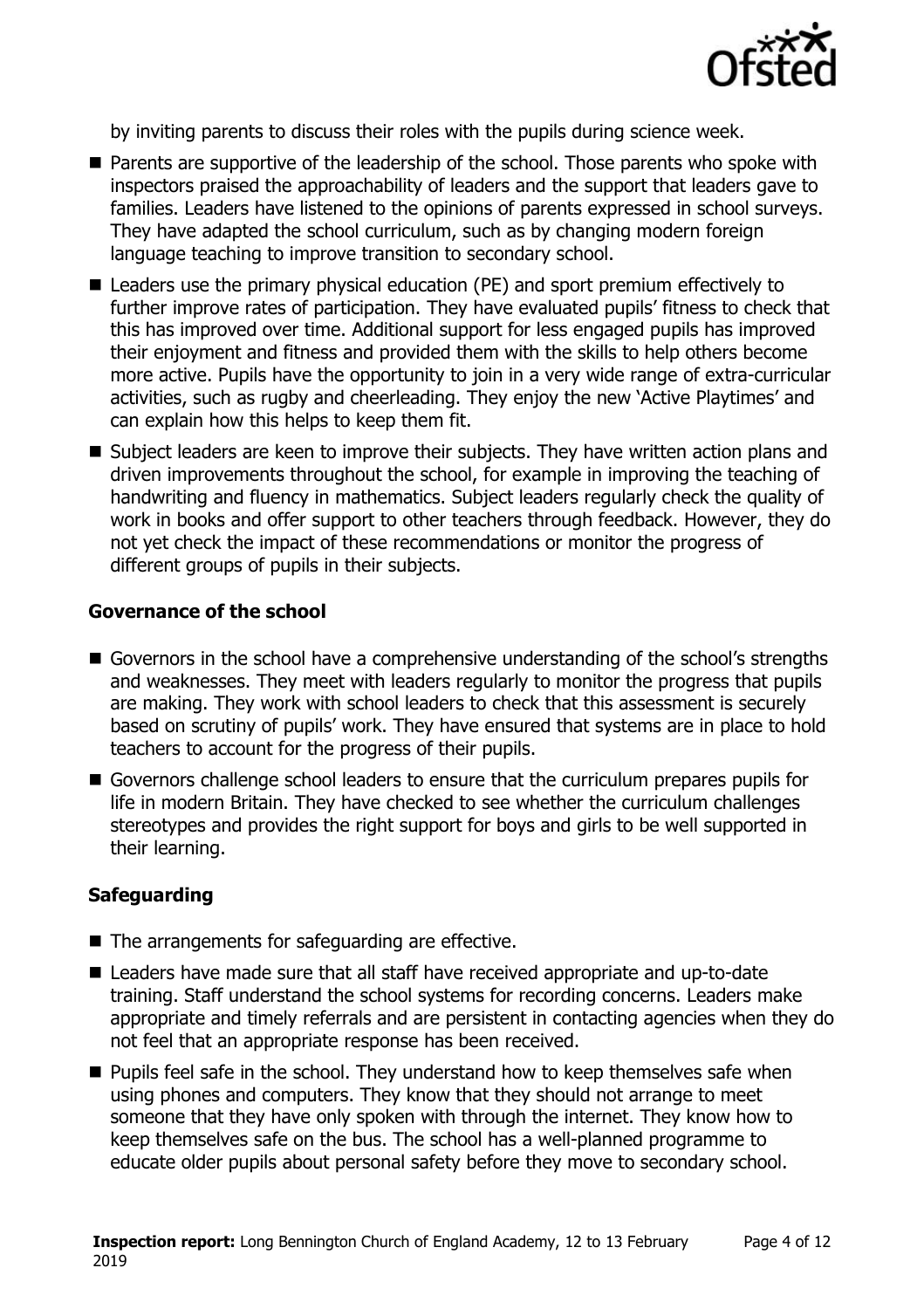

### **Quality of teaching, learning and assessment Good**

- Teachers use their subiect knowledge well in the teaching of phonics. Pupils build on the knowledge of sounds that they already have. Pupils use their knowledge of phonics well as they begin to write sentences independently. Pupils can segment words effectively and blend the sounds together well in their reading.
- There is a consistent approach to the teaching of mathematics across the school. Teachers' subject knowledge is secure. They demonstrate effective modelling and use succinct explanations to help pupils to understand what is being taught. Teachers address misconceptions during lessons so that no learning time is lost. Teachers spot when pupils have grasped a concept and challenge them to develop their fluency further. Opportunities for problem-solving and reasoning are becoming embedded and increased challenge is becoming more evident for the most able.
- The teaching of reading is a strength of the school. Teachers choose appropriate and challenging texts to pique pupils' interest. Younger readers know the difference between fiction and non-fiction and use a glossary without prompting to look up the meaning of unfamiliar words. They read with expression and use their own experiences to help them to understand the content. Older pupils actively pursue individual interests in subjects or preferences for an author. They can explain the humour in the texts that they have chosen.
- Teachers provide opportunities for pupils to read across the curriculum. This underpins the knowledge that pupils gain in different subjects such as history. For example, older pupils use their understanding of the events of World War Two when explaining the events in Anne Frank's diary. Teachers identify when pupils do not gain skills such as inferencing as quickly as they gain other skills, and teachers provide effective support.
- Teachers design sequences of lessons well so that pupils understand the purpose of writing and can shape their writing for the audience who will read it. For example, younger pupils wrote letters to family members and were delighted to receive replies.
- $\blacksquare$  Teachers encourage their pupils to write with flair and many pupils make exciting vocabulary choices and organise their sentences well for effect. Older pupils wrote letters containing descriptive accounts from the trenches which drew on their historical knowledge. However, teachers do not consistently expect all pupils to apply their knowledge of spelling, punctuation and grammar in all their written work.
- Teachers generally use assessment information well. However, there are some occasions when tasks in mathematics and writing do not build on what the most able pupils already know.
- Teaching in science provides pupils with the opportunity to work cooperatively and explain their ideas. Pupils respond well and display positive attitudes towards their learning. For example, they are keen to share their prior knowledge about the properties of materials when they discuss how they can keep ice frozen for longer. Insightful questioning from teachers probes their understanding and helps them to develop their knowledge of scientific processes.
- Teachers have planned a broad and balanced curriculum which prepares pupils well for their next stages in learning. Pupils respond well to the challenges that their teachers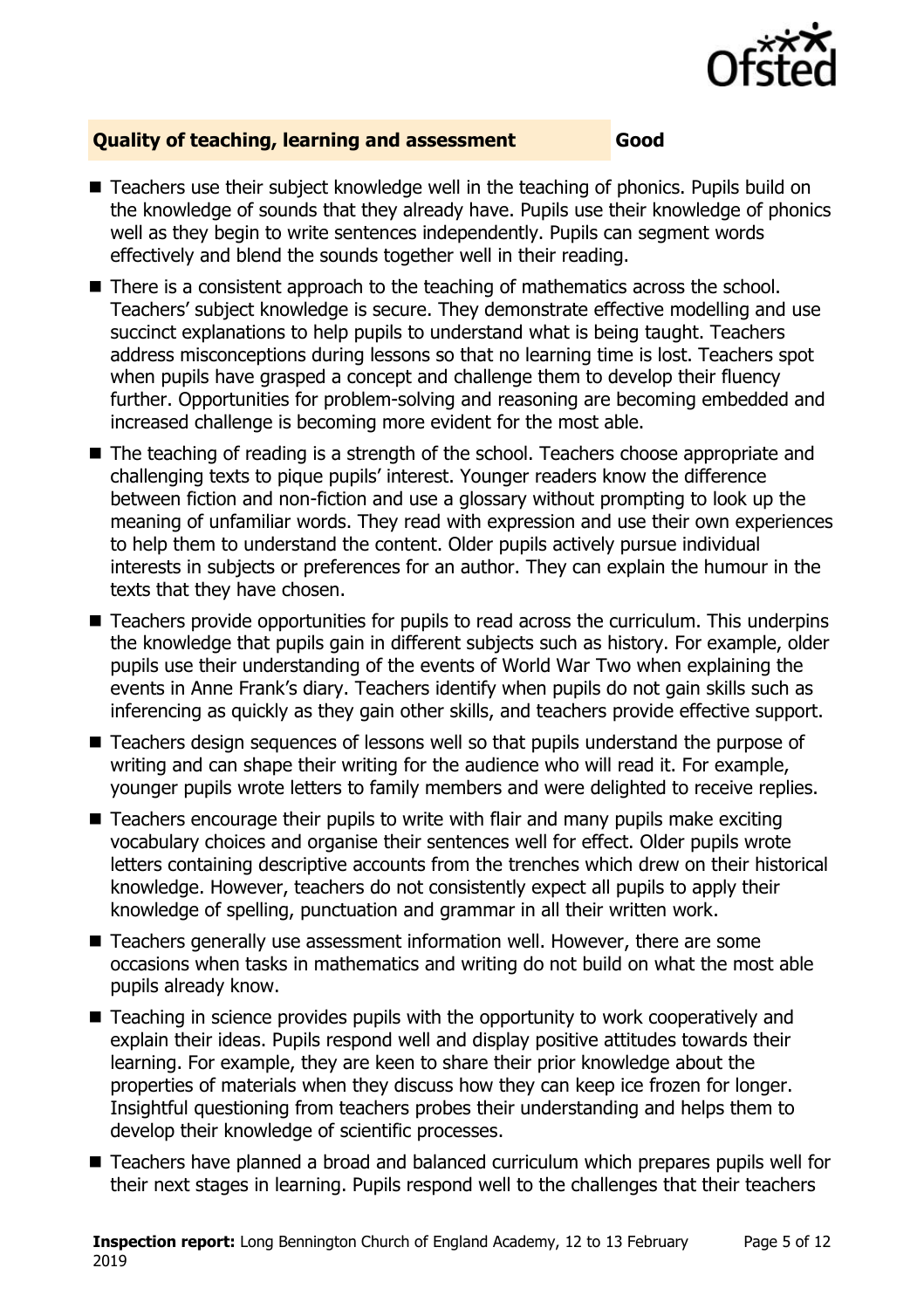

set them. For example, during a French lesson, pupils were keen to practise their accents and discuss which was the correct preposition to use and why this was the case.

■ Teachers set homework which provides pupils with opportunities to consolidate basic skills. Pupils understand that this is important and feel that this prepares them well for secondary school.

#### **Personal development, behaviour and welfare Good**

### **Personal development and welfare**

- The school's work to promote pupils' personal development and welfare is good.
- Leaders have identified the need to develop pupils' confidence and resilience. Wellplanned, whole-school activities have helped pupils to become aware of their own strengths as well as recognising when they find things more difficult. Staff provide support for pupils who are less confident. Activities at lunchtime, such as cooking and craft, help them to develop different skills and build new friendships. Leaders have evaluated the impact this has had on pupils' feelings. Comments such as, 'I feel happier to put my hand up now,' were typical of the responses in the school's survey.
- **Pupils say that everyone is accepted in their school. Year 6 'buddies' welcome the** youngest pupils on transition days and this support continues throughout the year. They eat lunch together and share special occasions and weekly 'buddy time'. Older pupils develop a highly responsible attitude, and younger pupils settle well and feel part of the wider school community.
- **Pupils understand that bullying is persistent and targeted unkindness. They feel that it** occurs rarely and know who they would turn to for support. They feel that staff would deal with any unkindness straight away and would later check that it had not happened again. Pupils know how to keep themselves safe, and visits to 'The Warning Zone' provide pupils with opportunities to discuss dangers around them.
- **Pupils have many opportunities to help others in the school. Digital ambassadors assist** pupils who are using the school computers and make sure that they know how to keep safe. Head gardeners explain how their work ensures that the school remains attractive through the plants that they grow. Pupils are proud of their school and appreciate the contribution that they all make to it.

### **Behaviour**

- The behaviour of pupils is good.
- Pupils care for the school and for each other. Pupils conduct themselves well around the school. They play happily together on the playground and cooperate well. Pupils listen well in class and support each other in their learning. They are motivated, enthusiastic learners.
- Attendance at the school dipped during 2018. Leaders identified this and have acted swiftly to address this. They have ensured that all parents understand that they need to send their children to school every day. Leaders have also provided support for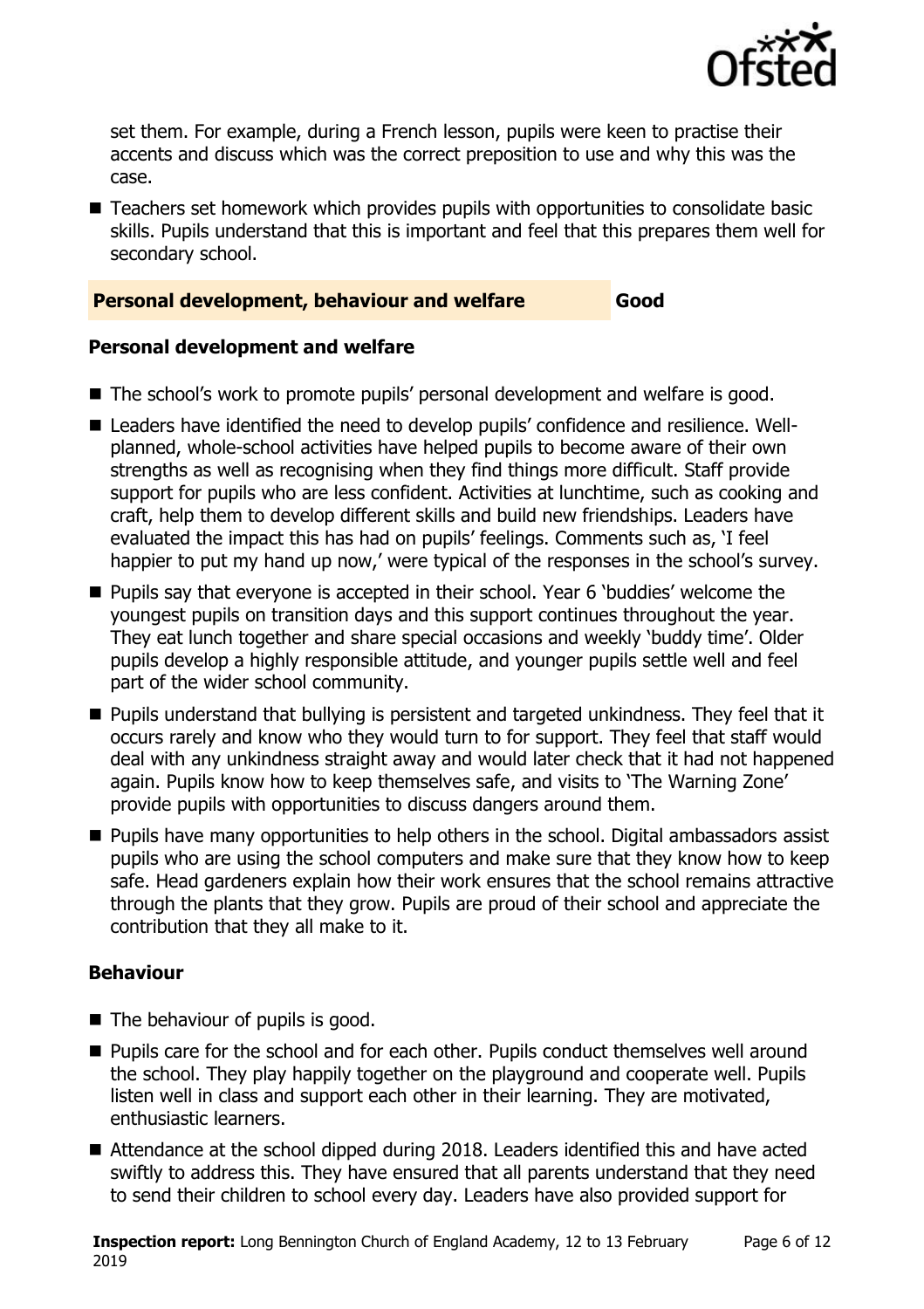

parents where needed and monitored the impact of this. As a result, attendance has quickly improved and is now above the national average. Persistent absence has declined and is now well below the national average.

#### **Outcomes for pupils Good**

- Attainment across the school is strong. The proportion of pupils who attain the expected standard and the higher standard in reading, writing and mathematics at the end of key stage 1 is consistently above the national average.
- $\blacksquare$  The proportion of pupils who attained the expected standard in reading, writing and mathematics at the end of key stage 2 has increased over the past two years and is now consistently above national averages.
- The work in pupils' books shows that most current pupils make strong progress in writing and mathematics across the school. However, some of the most able pupils do not yet make enough progress in key stage two.
- Inspectors' scrutiny of current pupils' books and the school's assessment information indicates that disadvantaged pupils progress well. Evaluations of the outcomes of additional support shows that the gap is closing between disadvantaged pupils and their peers.
- Scrutiny of the school's assessment information and pupils' workbooks shows that the progress of current pupils with SEND is strong. Pupils with education health care plans are making appropriate steps towards their targets.
- Scrutiny of science books shows that pupils' scientific thinking is well developed. Younger pupils develop the ability to investigate variables and explain their findings. Older pupils design experiments to investigate air-resistance and streamlined shapes, testing hypotheses.
- **Pupils make strong progress in a wide variety of subjects. For example, in geography,** younger pupils learn to use an atlas to find the location of volcanoes. Older pupils map tectonic plates and explain why volcanoes are found in some locations and not others. In religious education, younger pupils learn key information about Islam. Older pupils can use their knowledge of Islam as well as their skills in reasoning to explain which they think is the most important pillar in Islam and why.

### **Early years provision Good Good**

- Leaders have a thorough understanding of the early years setting. Their self-evaluation is accurate, and they are ambitious to improve further. They have developed the shared classroom base and the outdoor area to provide a stimulating and rich environment for learning which builds on children's interests.
- Assessment of children's starting points is rigorous. Teachers use this information well to plan activities so that children can build on what they know in an enjoyable way. Children use what they have learned in their play. For example, children learn the correct way to hold a pencil and staff teach correct basic letter formation. Children use these skills when they are playing outside. They choose to write letters to fairies and hide them for the fairies to find. They use their knowledge of phonics and simple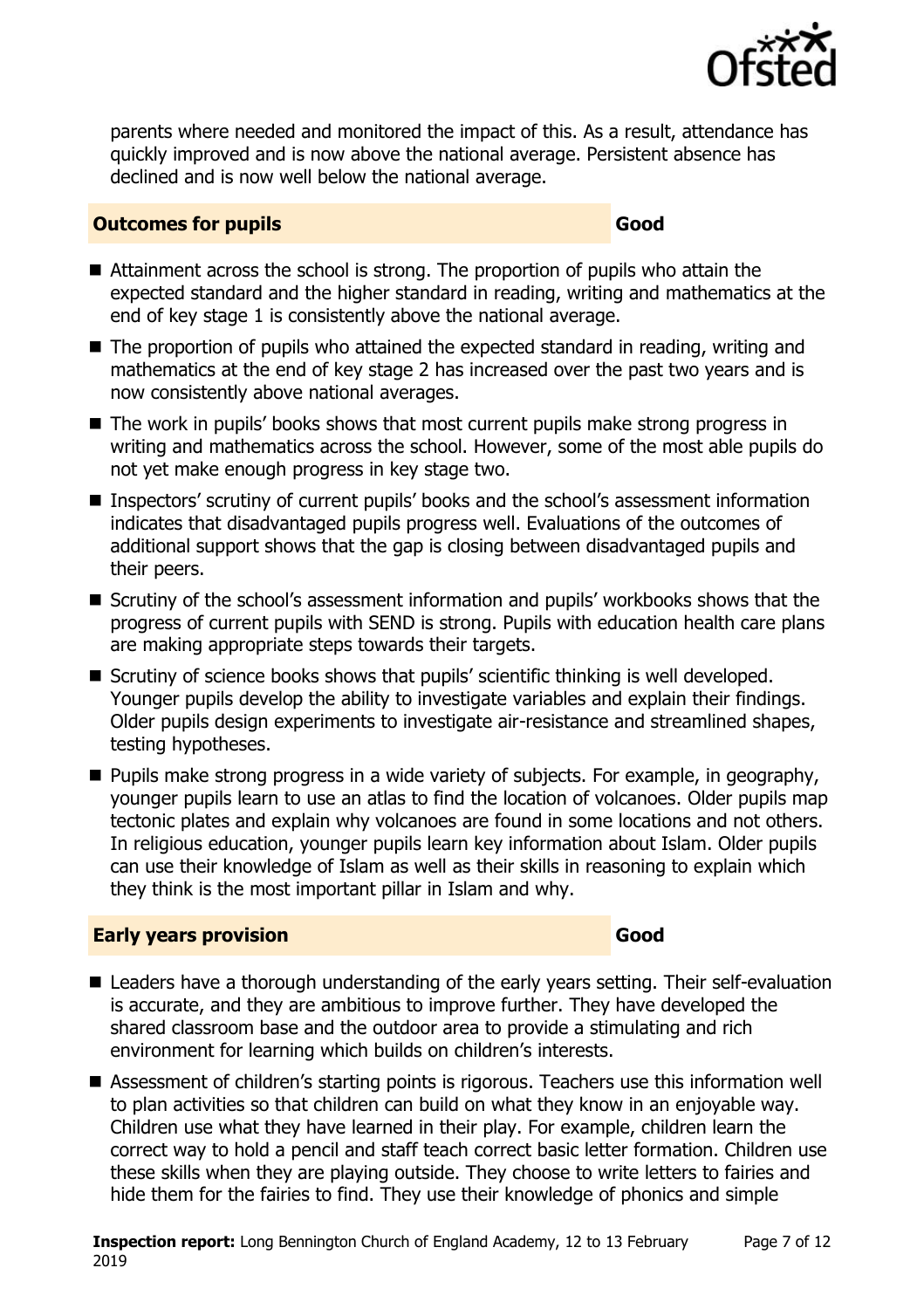

irregular words to help them spell, and many are beginning to write in simple sentences independently.

- Children become enthusiastic and independent learners. They cooperate well together to fetch and carry water to make their dinosaur trail. They extend their imaginary play to discover dinosaur bones and explain how they have identified these. They concentrate for extended periods of time.
- Teachers quickly identify where children need additional support. They work well with families and other agencies to ensure that pupils' communication skills are secure. Pupils receive regular support so that they can catch up with their peers. Funding for disadvantaged pupils is used well to secure key skills such as phonics. By the end of the Reception Year the gap between them and their peers is closing.
- **Parents are appreciative of the strong systems of communication. They find out what** their children achieve through 'Marvellous Me' notes. The information that parents tell the staff is included in learning journeys. Parents feel that their children develop positive attitudes, both to learning and becoming part of the family of the school.
- Children with SEND are supported well. The school has worked well with external agencies to provide skilful use of specialist equipment and appropriate activities so that pupils gain communication skills.
- Teachers know the children well. Staff communicate effectively and have high expectations of what the children can achieve. They monitor pupils' development closely. The proportion of pupils who achieved a good level of development increased in 2018 and is now slightly above the national average. Children secure important skills and are well prepared for the Year 1 curriculum.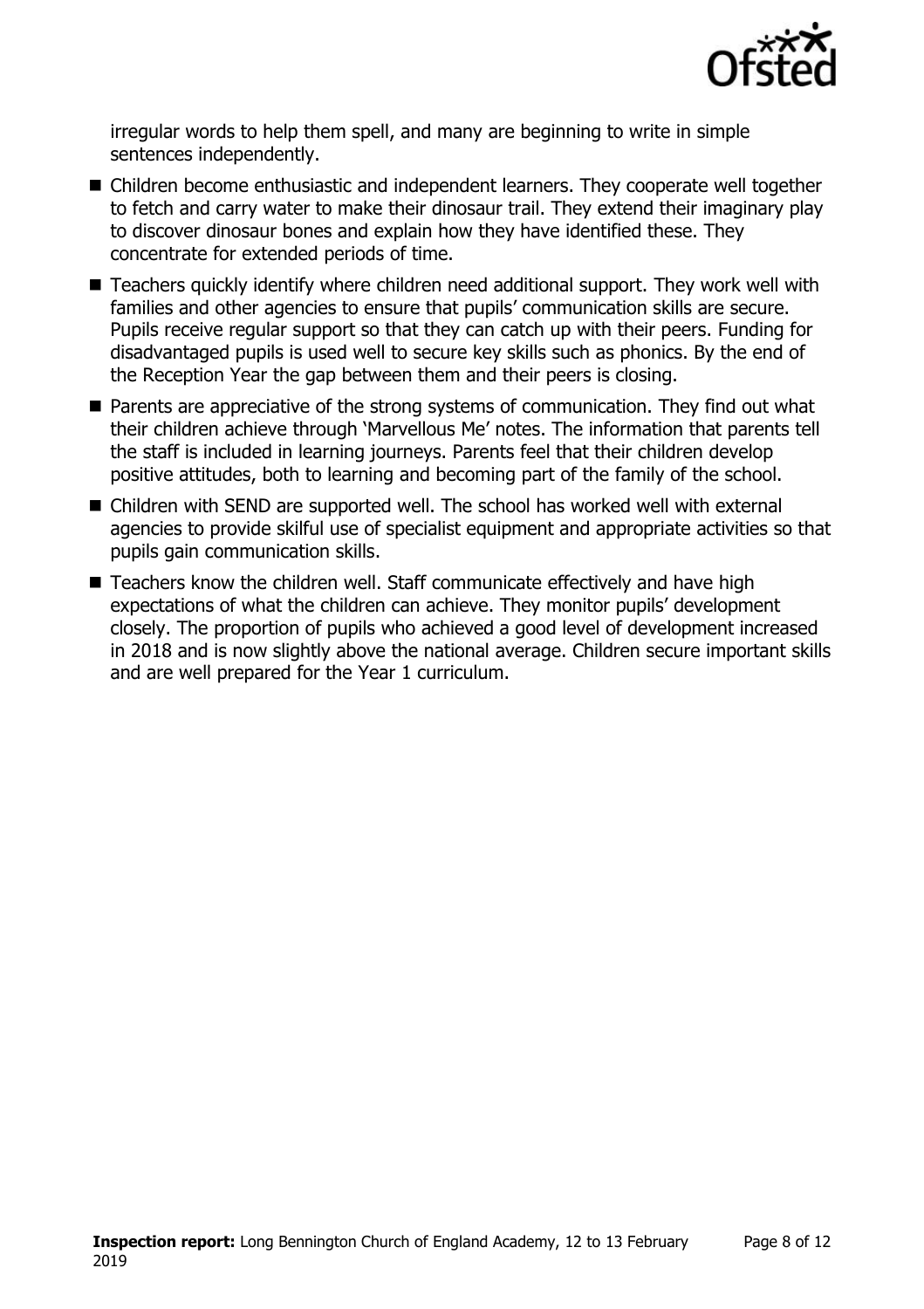

# **School details**

| Unique reference number | 138057       |
|-------------------------|--------------|
| Local authority         | Lincolnshire |
| Inspection number       | 10086763     |

This inspection was carried out under section 8 of the Education Act 2005. The inspection was also deemed a section 5 inspection under the same Act.

| Type of school                      | Primary                               |
|-------------------------------------|---------------------------------------|
| School category                     | Academy converter                     |
| Age range of pupils                 | 4 to 11                               |
| Gender of pupils                    | Mixed                                 |
| Number of pupils on the school roll | 264                                   |
| Appropriate authority               | Board of trustees                     |
| Chair                               | Liz Brady                             |
| <b>Headteacher</b>                  | Rebecca King                          |
| Telephone number                    | 01400 281 353                         |
| <b>Website</b>                      | www.longbenningtonacademy.co.uk       |
| <b>Email address</b>                | enquiries@longbenningtonacademy.co.uk |
| Date of previous inspection         | 20 to 21 November 2011                |

### **Information about this school**

- The school is an average-sized primary school. Pupils are taught in a mixture of singleage and mixed-age classes. The majority of pupils are from White British backgrounds. The proportion of pupils eligible for the pupil premium is lower than the national average. The proportion of pupils with SEND is lower than the national average.
- The current headteacher took up her position in September 2015. A new leadership structure is in place. Many of the governors have taken up their positions since the last inspection, and the Chair of Governors took up her position in September 2018.
- The school became an academy in April 2012 as a stand-alone convertor academy. The trustees have overall responsibility for governance in the school. The board of trustees delegates some of its functions to the governing body. The chair of the board of trustees is also the chair of the governing body.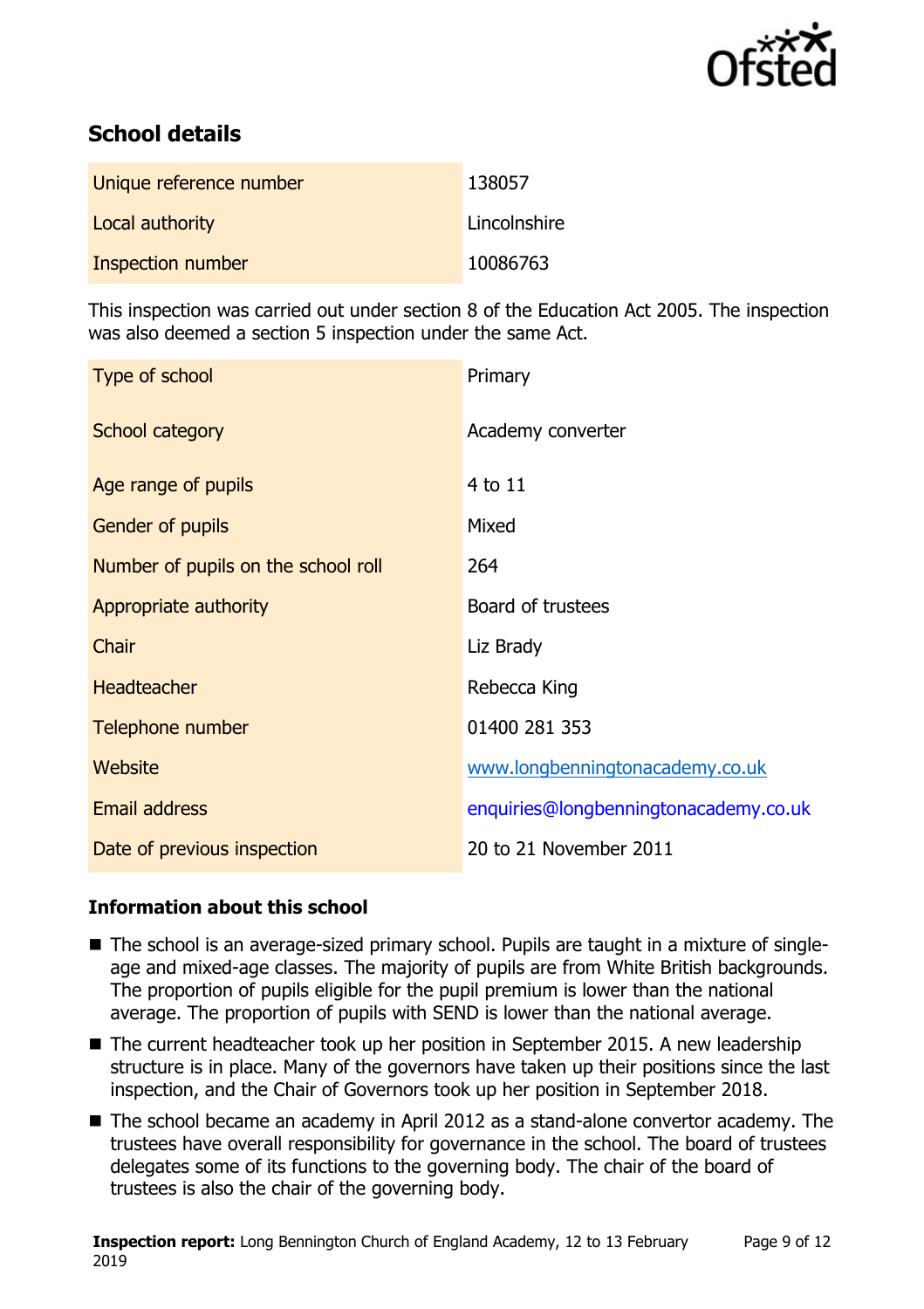

■ The school is a Church of England voluntary academy. It underwent a denominational inspection under section 48 during May 2018.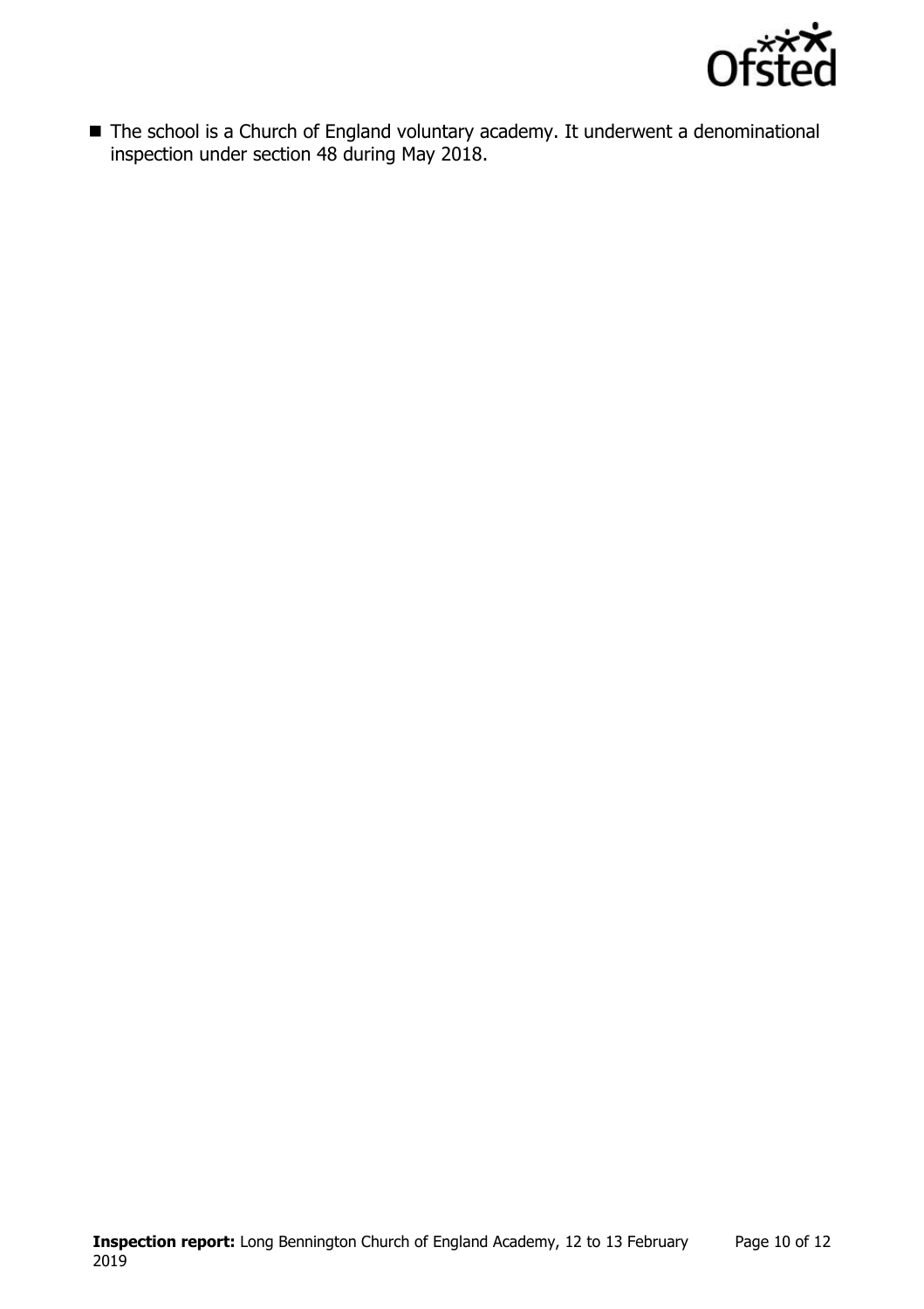

# **Information about this inspection**

- Inspectors observed teaching and learning in all year groups. Some of these observations were carried out jointly with the headteacher. Inspectors also scrutinised pupils' work from all year groups.
- Inspectors met with the headteacher, assistant headteachers and middle leaders. They also met with four governors and spoke to a school adviser from Lincoln Diocese Board of Education.
- Inspectors scrutinised documents, including the school's self-evaluation, the school improvement plan, subject action plans, school policies, records about behaviour and safeguarding, attendance reports and records of moderation undertaken by the local authority and with other schools.
- Inspectors listened to pupils read. They spoke with groups of pupils formally and informally during lessons, at breaktimes and lunchtimes. They took account of responses to the school's survey of opinions.
- Inspectors talked with parents at the beginning of both days and took account of the responses to the school's survey of parental opinions.

### **Inspection team**

| Hazel Henson, lead inspector | Her Majesty's Inspector        |
|------------------------------|--------------------------------|
| David Carter                 | Senior Her Majesty's Inspector |
| <b>Jackie Thornalley</b>     | Ofsted Inspector               |
| Janis Warren                 | Ofsted Inspector               |